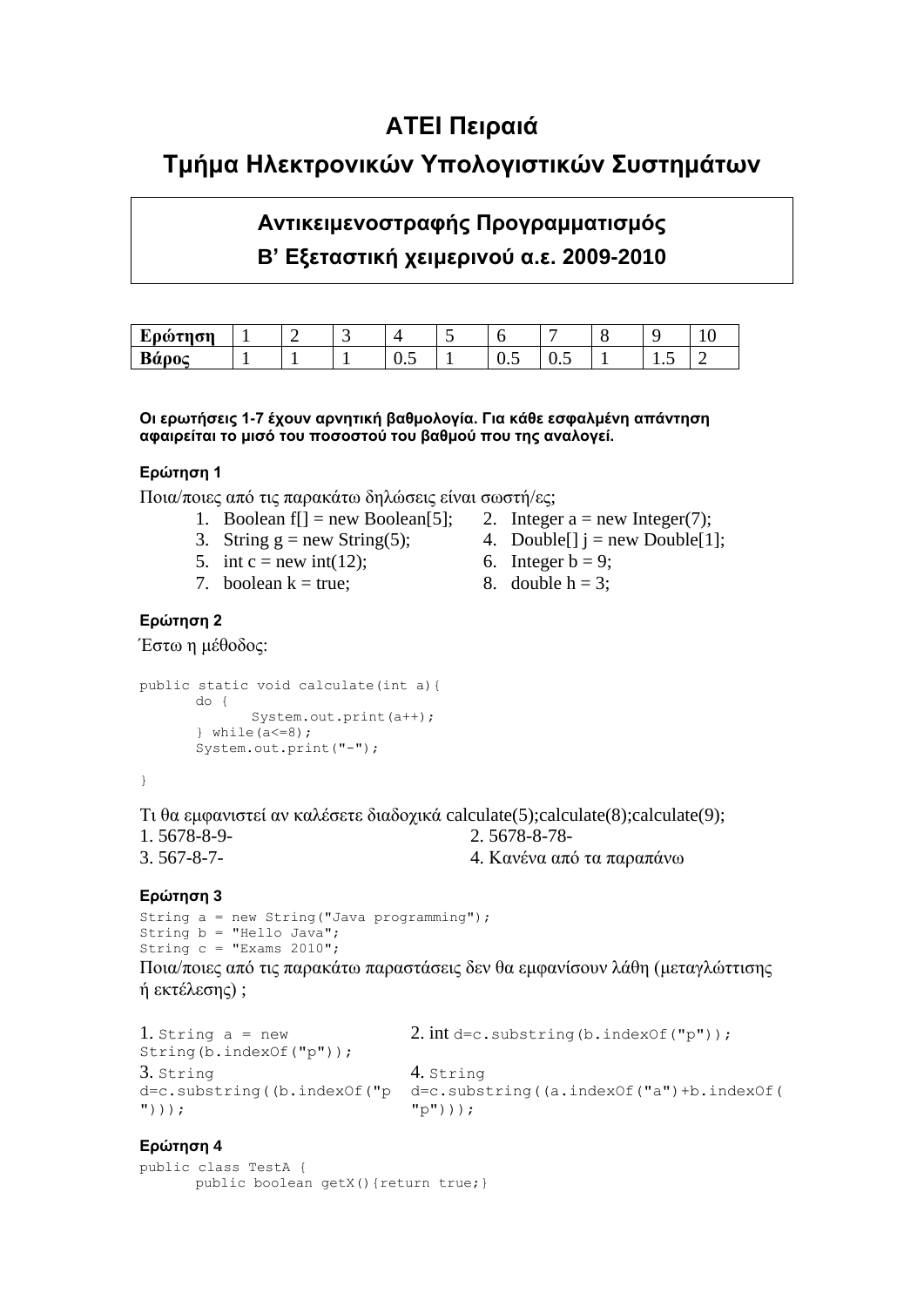} public class TestB extends TestA{ public boolean getX(){return false;} } TestA  $b = new TestA()$ ; TestB  $a = new TestB()$ ;

Ποια/ποιες από τις παρακάτω παραστάσεις είναι true;

| 1. $((TestA)b).getX()$ | 2. $((TestB)a).getX()$ |
|------------------------|------------------------|
| $3. \text{ a.getX}()$  | 4. b.get $X()$         |

### **Επώτηση 5**

```
int b = 5;
for (int i=5; i<10; i++) {
      b = i % 2 + b;
      System.out.print(b);
       switch(b) {
              case 3: i--;
              case 5: System.out.print(i);
             case 6: i++);
             default: System.out.print(i++);
       }
}
```
Τι θα τυπώσει ο παραπάνω κώδικας;

| 1.645669  | 2.6669                    |
|-----------|---------------------------|
| 3.6457789 | 4. Τίποτα από τα παραπάνω |

#### **Επώτηση 6**

class DivByZeroException extends Exception { }

```
int a = 2;
try{
      throw new DivByZeroException();
}catch (DivByZeroException ez){
      a--;
}catch (Exception e){
      a++;
}finally {
      a=a*2;}
System.out.println(a);
```
Τι θα τυπώσει ο παραπάνω κώδικας;

| 1.1 |                           |
|-----|---------------------------|
| 3.4 | 4. Τίποτα από τα παραπάνω |

### **Επώτηση 7**

Ποια από τα παρακάτω ισχύουν;

- 1) Η Java υποστηρίζει κυκλική κληρονομικότητα μεταξύ κλάσεων.(A extends B, B extends C, C extends A)
- 2) Μια προστατευμένη μέθοδος (protected) μπορεί να προσπελαστεί από κλάσεις που βρίσκονται στο ίδιο πακέτο με αυτήν.